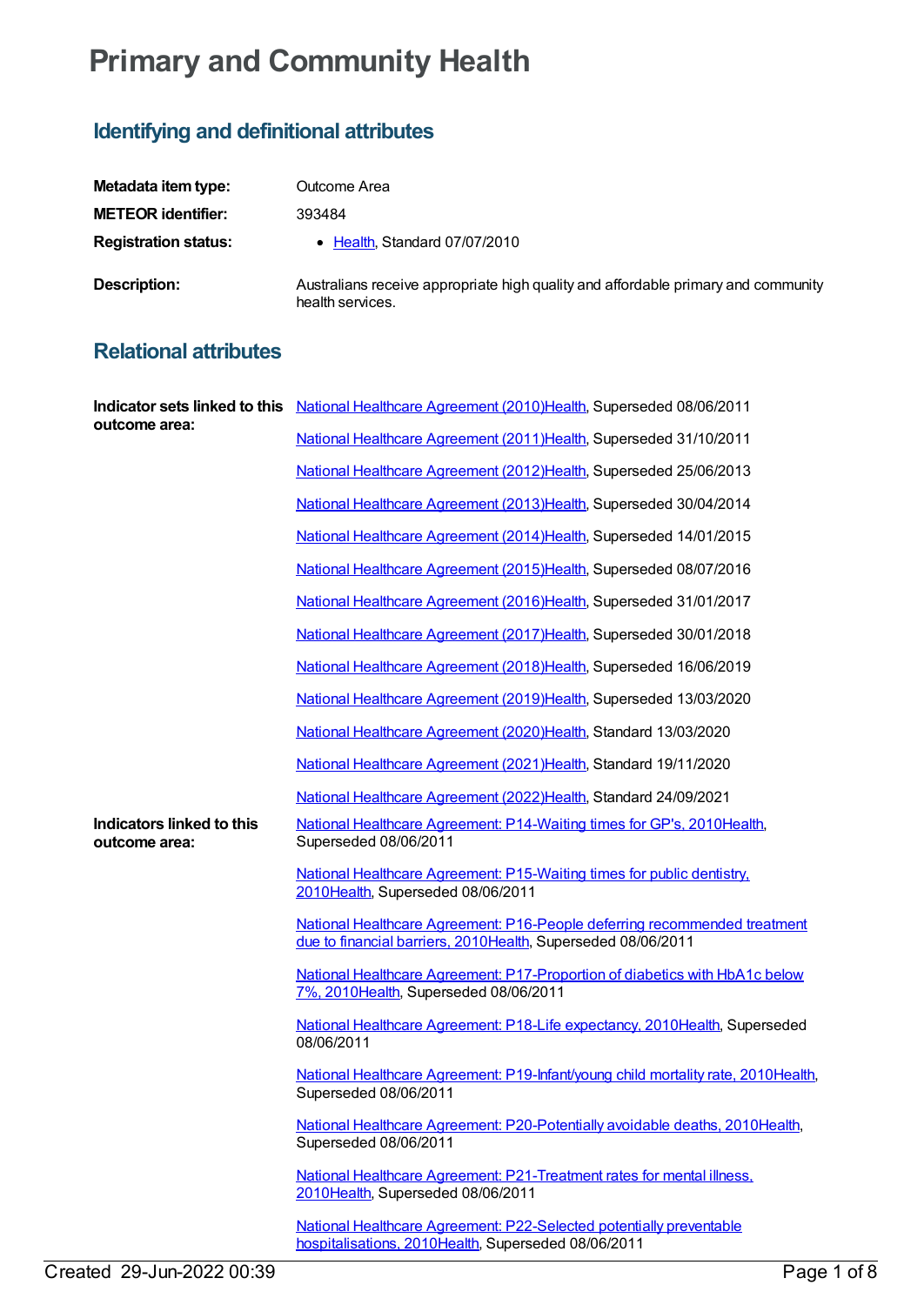National Healthcare Agreement: [P23-Selected](https://meteor.aihw.gov.au/content/394721) potentially avoidable GP-type presentations to emergency departments, 201[0Health](https://meteor.aihw.gov.au/RegistrationAuthority/12), Superseded 08/06/2011

National Healthcare Agreement: [P24-GP-type](https://meteor.aihw.gov.au/content/394776) services, 201[0Health](https://meteor.aihw.gov.au/RegistrationAuthority/12), Superseded 08/06/2011

National Healthcare Agreement: [P25-Specialist](https://meteor.aihw.gov.au/content/394822) services claimed through Medicare, 201[0Health](https://meteor.aihw.gov.au/RegistrationAuthority/12), Superseded 08/06/2011

National Healthcare [Agreement:](https://meteor.aihw.gov.au/content/394906) P26-Dental services, 201[0Health](https://meteor.aihw.gov.au/RegistrationAuthority/12), Superseded 08/06/2011

National Healthcare Agreement: [P27-Optometry](https://meteor.aihw.gov.au/content/394928) services, 201[0Health](https://meteor.aihw.gov.au/RegistrationAuthority/12), Superseded 08/06/2011

National Healthcare [Agreement:](https://meteor.aihw.gov.au/content/394946) P28-Public sector community mental health services. 201[0Health](https://meteor.aihw.gov.au/RegistrationAuthority/12), Superseded 08/06/2011

National Healthcare Agreement: [P29-Private](https://meteor.aihw.gov.au/content/394959) sector mental health services, 201[0Health](https://meteor.aihw.gov.au/RegistrationAuthority/12), Superseded 08/06/2011

National Healthcare Agreement: [P30-Proportion](https://meteor.aihw.gov.au/content/394962) of people with diabetes who have a GP annual cycle of care, 201[0Health](https://meteor.aihw.gov.au/RegistrationAuthority/12), Superseded 08/06/2011

National Healthcare Agreement: [P31-Proportion](https://meteor.aihw.gov.au/content/394978) of people with asthma with a written asthma plan, 201[0Health](https://meteor.aihw.gov.au/RegistrationAuthority/12), Superseded 08/06/2011

National Healthcare Agreement: [P32-Proportion](https://meteor.aihw.gov.au/content/394996) of people with mental illness with GP care plans, 2010[Health](https://meteor.aihw.gov.au/RegistrationAuthority/12), Superseded 08/06/2011

National Healthcare Agreement: [P33-Women](https://meteor.aihw.gov.au/content/395008) with at least one antenatal visit in the first trimester, 2010[Health,](https://meteor.aihw.gov.au/RegistrationAuthority/12) Superseded 08/06/2011

National Healthcare [Agreement:](https://meteor.aihw.gov.au/content/429180) PB 07-By 2014-15, improve the provision of primary care and reduce the proportion of potentially preventable hospital admissions by 7.6 per cent over the 2006-07 baseline to 8.5 per cent of total hospital admissions, 201[1Health](https://meteor.aihw.gov.au/RegistrationAuthority/12), Superseded 30/10/2011

National Healthcare [Agreement:](https://meteor.aihw.gov.au/content/443697) PB 07-By 2014-15, improve the provision of primary care and reduce the proportion of potentially preventable hospital admissions by 7.6 per cent over the 2006-07 baseline to 8.5 per cent of total hospital admissions, 201[2Health](https://meteor.aihw.gov.au/RegistrationAuthority/12), Superseded 25/06/2013

National Healthcare [Agreement:](https://meteor.aihw.gov.au/content/429190) PB 08-Close the life expectancy gap for Indigenous Australians within a generation, 2011[Health](https://meteor.aihw.gov.au/RegistrationAuthority/12), Superseded 30/10/2011

National Healthcare [Agreement:](https://meteor.aihw.gov.au/content/443701) PB 08-Close the life expectancy gap for Indigenous Australians within a generation, 2012[Health](https://meteor.aihw.gov.au/RegistrationAuthority/12), Superseded 25/06/2013 [Indigenous](https://meteor.aihw.gov.au/RegistrationAuthority/6), Standard 11/09/2012

National Healthcare [Agreement:](https://meteor.aihw.gov.au/content/429297) PB 09-Halve the mortality gap for Indigenous children under five within a decade, 201[1Health](https://meteor.aihw.gov.au/RegistrationAuthority/12), Superseded 30/10/2011

National Healthcare [Agreement:](https://meteor.aihw.gov.au/content/443707) PB 09-Halve the mortality gap for Indigenous children under five within a decade, 201[2Health](https://meteor.aihw.gov.au/RegistrationAuthority/12), Superseded 25/06/2013 [Indigenous](https://meteor.aihw.gov.au/RegistrationAuthority/6), Standard 11/09/2012

National Healthcare [Agreement:](https://meteor.aihw.gov.au/content/498359) PB a-Better health: close the life expectancy gap for Indigenous Australians within a generation, 201[3Health](https://meteor.aihw.gov.au/RegistrationAuthority/12), Superseded 30/04/2014

National Healthcare [Agreement:](https://meteor.aihw.gov.au/content/517704) PB a-Better health: close the life expectancy gap for Indigenous Australians within a generation, 2014 Health, Superseded 14/01/2015

National Healthcare [Agreement:](https://meteor.aihw.gov.au/content/498356) PB b-Better health: halve the mortality gap for Indigenous children under five by 2018, 2013[Health](https://meteor.aihw.gov.au/RegistrationAuthority/12), Superseded 30/04/2014

National Healthcare [Agreement:](https://meteor.aihw.gov.au/content/517701) PB b-Better health: halve the mortality gap for Indigenous children under five by 2018, 2014[Health](https://meteor.aihw.gov.au/RegistrationAuthority/12), Superseded 14/01/2015

National Healthcare Agreement: PB f-By 2014-15, improve the provision of primary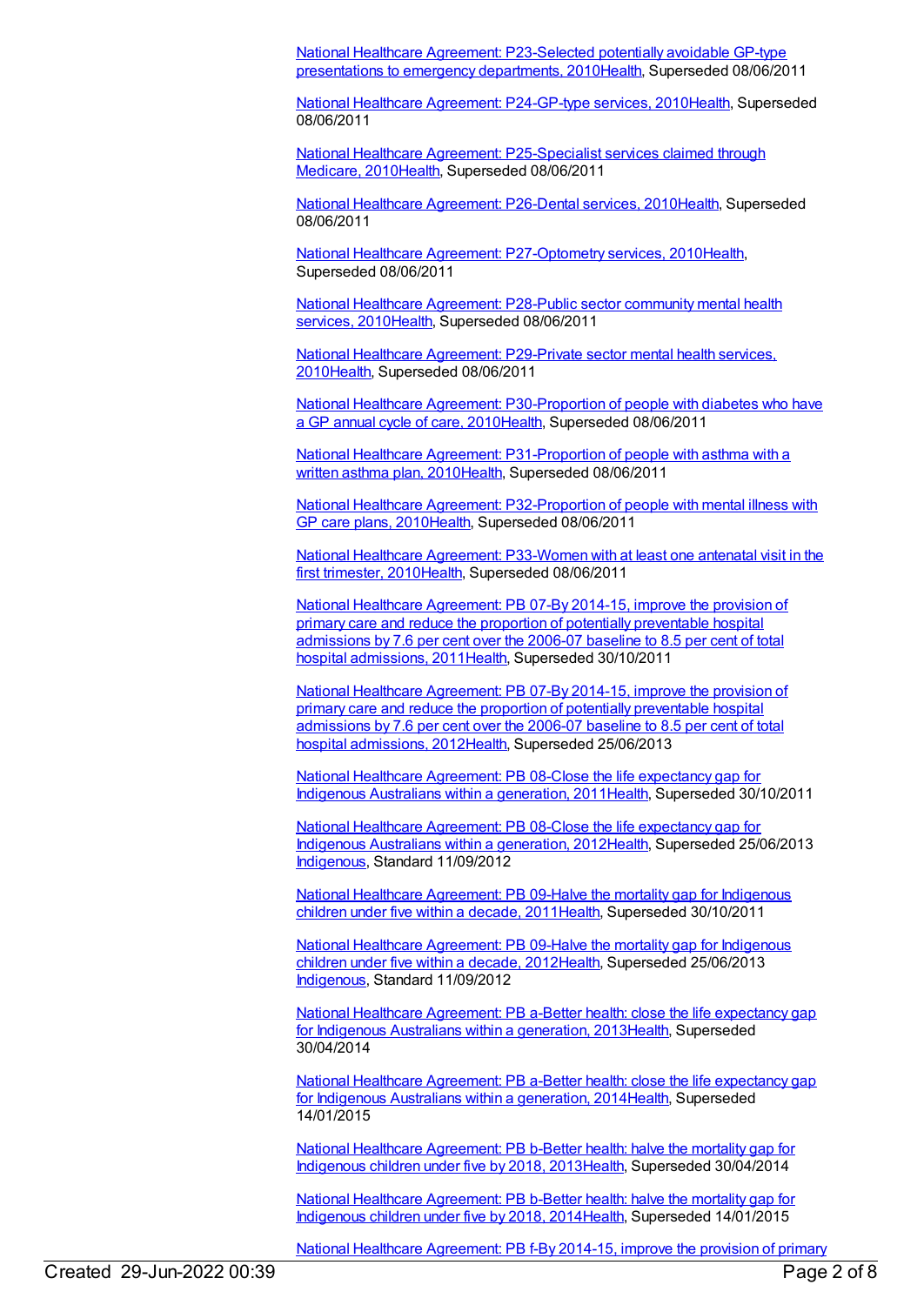care and reduce the proportion of potentially preventable hospital admissions by 7.6 per cent over the 2006-07 baseline to 8.5 per cent of total hospital [admissions,](https://meteor.aihw.gov.au/content/498329) 201[3Health](https://meteor.aihw.gov.au/RegistrationAuthority/12), Superseded 30/04/2014

National Healthcare Agreement: PB f-By 2014-15, improve the provision of primary care and reduce the proportion of potentially preventable hospital admissions by 7.6 per cent over the 2006-07 baseline to 8.5 per cent of total hospital [admissions,](https://meteor.aihw.gov.au/content/517692) 201[4Health](https://meteor.aihw.gov.au/RegistrationAuthority/12), Superseded 14/01/2015

National Healthcare Agreement: PB f-By 2014-15, improve the provision of primary care and reduce the proportion of potentially preventable hospital admissions by 7.6 per cent over the 2006-07 baseline to 8.5 per cent of total hospital [admissions,](https://meteor.aihw.gov.au/content/559070) 201[5Health](https://meteor.aihw.gov.au/RegistrationAuthority/12), Superseded 08/07/2016

National Healthcare [Agreement:](https://meteor.aihw.gov.au/content/598851) PB f–By 2014–15, improve the provision of primary care and reduce the proportion of potentially preventable hospital admissions by 7.6 per cent over the 2006-07 baseline to 8.5 per cent of total hospital admissions, 201[6Health](https://meteor.aihw.gov.au/RegistrationAuthority/12), Superseded 31/01/2017

National Healthcare [Agreement:](https://meteor.aihw.gov.au/content/629980) PB f–By 2014–15, improve the provision of primary care and reduce the proportion of potentially preventable hospital admissions by 7.6 per cent over the 2006-07 baseline to 8.5 per cent of total hospital admissions, 201[7Health](https://meteor.aihw.gov.au/RegistrationAuthority/12), Superseded 30/01/2018

National Healthcare [Agreement:](https://meteor.aihw.gov.au/content/658538) PB f–By 2014–15, improve the provision of primary care and reduce the proportion of potentially preventable hospital admissions by 7.6 per cent over the 2006-07 baseline to 8.5 per cent of total hospital admissions, 201[8Health](https://meteor.aihw.gov.au/RegistrationAuthority/12), Superseded 19/06/2019

National Healthcare [Agreement:](https://meteor.aihw.gov.au/content/698942) PB f–By 2014–15, improve the provision of primary care and reduce the proportion of potentially preventable hospital admissions by 7.6 per cent over the 2006-07 baseline to 8.5 per cent of total hospital admissions, 201[9Health](https://meteor.aihw.gov.au/RegistrationAuthority/12), Superseded 13/03/2020

National Healthcare [Agreement:](https://meteor.aihw.gov.au/content/716265) PB f–By 2014–15, improve the provision of primary care and reduce the proportion of potentially preventable hospital admissions by 7.6 per cent over the 2006-07 baseline to 8.5 per cent of total hospital admissions, 202[0Health](https://meteor.aihw.gov.au/RegistrationAuthority/12), Standard 13/03/2020

National Healthcare [Agreement:](https://meteor.aihw.gov.au/content/725832) PB f–By 2014–15, improve the provision of primary care and reduce the proportion of potentially preventable hospital admissions by 7.6 per cent over the 2006-07 baseline to 8.5 per cent of total hospital admissions, 202[1Health](https://meteor.aihw.gov.au/RegistrationAuthority/12), Standard 16/09/2020

National Healthcare [Agreement:](https://meteor.aihw.gov.au/content/740898) PB f–By 2014–15, improve the provision of primary care and reduce the proportion of potentially preventable hospital admissions by 7.6 per cent over the 2006-07 baseline to 8.5 per cent of total hospital admissions, 202[2Health](https://meteor.aihw.gov.au/RegistrationAuthority/12), Standard 24/09/2021

National Healthcare Agreement: PI 06-Life [expectancy,](https://meteor.aihw.gov.au/content/498187) 2013[Health](https://meteor.aihw.gov.au/RegistrationAuthority/12), Superseded 30/04/2014

National Healthcare Agreement: PI 06-Life [expectancy,](https://meteor.aihw.gov.au/content/517676) 2014[Health](https://meteor.aihw.gov.au/RegistrationAuthority/12), Superseded 14/01/2015

National Healthcare [Agreement:](https://meteor.aihw.gov.au/content/498177) PI 07-Infant and young child mortality rate, 201[3Health](https://meteor.aihw.gov.au/RegistrationAuthority/12), Superseded 30/04/2014

National Healthcare [Agreement:](https://meteor.aihw.gov.au/content/517673) PI 07-Infant and young child mortality rate, 201[4Health](https://meteor.aihw.gov.au/RegistrationAuthority/12), Superseded 14/01/2015

National Healthcare [Agreement:](https://meteor.aihw.gov.au/content/497366) PI 12-Waiting times for GPs, 201[3Health](https://meteor.aihw.gov.au/RegistrationAuthority/12), Superseded 30/04/2014

National Healthcare [Agreement:](https://meteor.aihw.gov.au/content/517663) PI 12-Waiting times for GPs, 201[4Health](https://meteor.aihw.gov.au/RegistrationAuthority/12), Superseded 14/01/2015

National Healthcare [Agreement:](https://meteor.aihw.gov.au/content/559044) PI 12-Waiting times for GPs, 201[5Health](https://meteor.aihw.gov.au/RegistrationAuthority/12), Superseded 08/07/2016

National Healthcare [Agreement:](https://meteor.aihw.gov.au/content/598758) PI 12–Waiting times for GPs, 201[6Health](https://meteor.aihw.gov.au/RegistrationAuthority/12),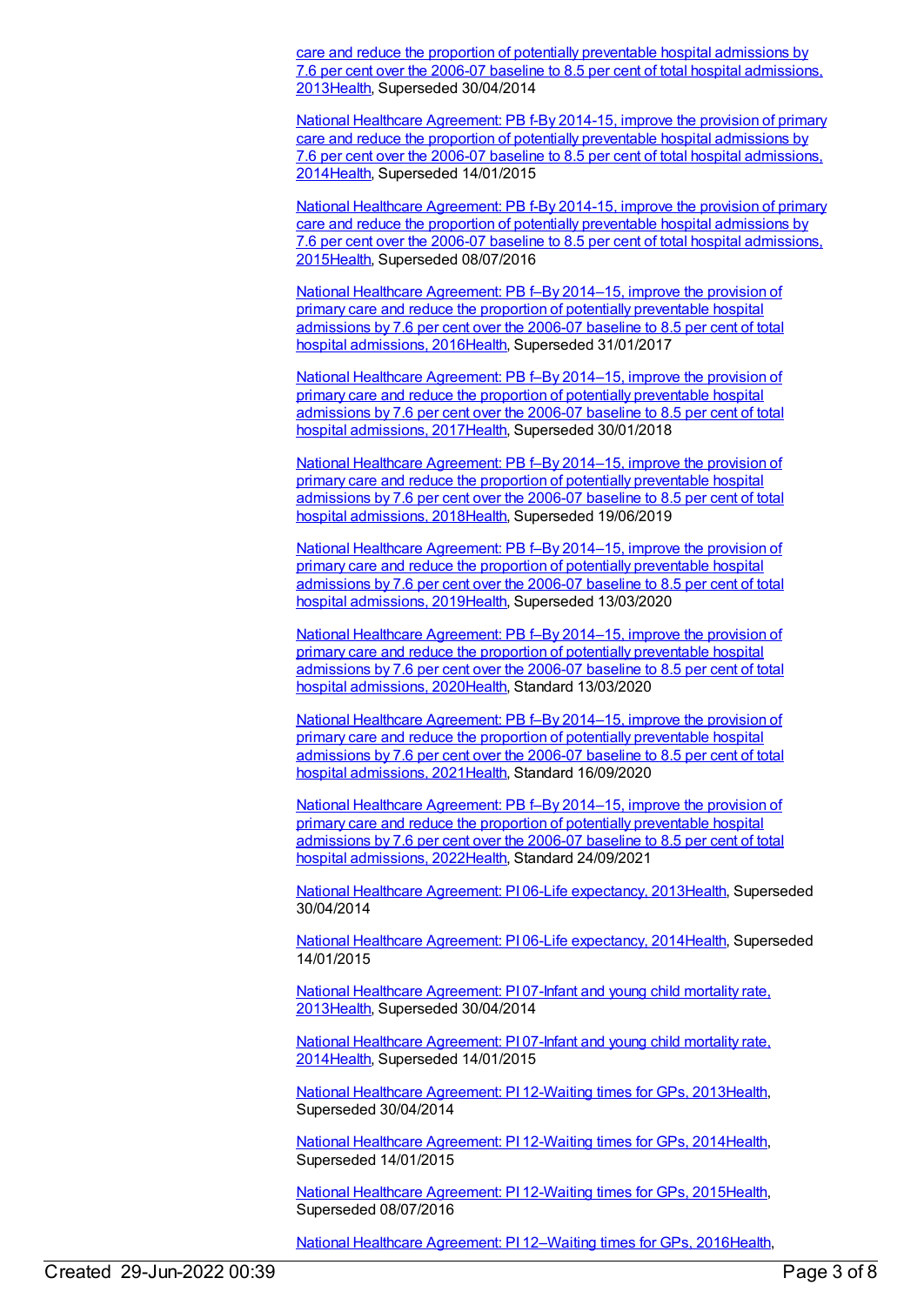Superseded 31/01/2017

National Healthcare [Agreement:](https://meteor.aihw.gov.au/content/630014) PI 12-Waiting times for GPs, 2017 Health, Superseded 30/01/2018

National Healthcare [Agreement:](https://meteor.aihw.gov.au/content/658511) PI 12–Waiting times for GPs, 201[8Health](https://meteor.aihw.gov.au/RegistrationAuthority/12), Superseded 19/06/2019

National Healthcare [Agreement:](https://meteor.aihw.gov.au/content/698916) PI 12–Waiting times for GPs, 201[9Health](https://meteor.aihw.gov.au/RegistrationAuthority/12), Superseded 13/03/2020

National Healthcare [Agreement:](https://meteor.aihw.gov.au/content/716400) PI 12–Waiting times for GPs, 202[0Health](https://meteor.aihw.gov.au/RegistrationAuthority/12), Standard 13/03/2020

National Healthcare [Agreement:](https://meteor.aihw.gov.au/content/725805) PI 12–Waiting times for GPs, 202[1Health](https://meteor.aihw.gov.au/RegistrationAuthority/12), Standard 03/07/2020

National Healthcare [Agreement:](https://meteor.aihw.gov.au/content/740872) PI 12–Waiting times for GPs, 202[2Health](https://meteor.aihw.gov.au/RegistrationAuthority/12), Standard 24/09/2021

National Healthcare [Agreement:](https://meteor.aihw.gov.au/content/497262) PI 13-Waiting times for public dentistry, 201[3Health](https://meteor.aihw.gov.au/RegistrationAuthority/12), Superseded 30/04/2014

National Healthcare [Agreement:](https://meteor.aihw.gov.au/content/517658) PI 13-Waiting times for public dentistry, 201[4Health](https://meteor.aihw.gov.au/RegistrationAuthority/12), Superseded 14/01/2015

National Healthcare [Agreement:](https://meteor.aihw.gov.au/content/559042) PI 13-Waiting times for public dentistry, 201[5Health](https://meteor.aihw.gov.au/RegistrationAuthority/12), Superseded 08/07/2016

National Healthcare [Agreement:](https://meteor.aihw.gov.au/content/602211) PI 13–Waiting times for public dentistry, 201[6Health](https://meteor.aihw.gov.au/RegistrationAuthority/12), Superseded 31/01/2017

National Healthcare [Agreement:](https://meteor.aihw.gov.au/content/630017) PI 13–Waiting times for public dentistry, 201[7Health](https://meteor.aihw.gov.au/RegistrationAuthority/12), Superseded 30/01/2018

National Healthcare [Agreement:](https://meteor.aihw.gov.au/content/658509) PI 13–Waiting times for public dentistry, 201[8Health](https://meteor.aihw.gov.au/RegistrationAuthority/12), Superseded 19/06/2019

National Healthcare [Agreement:](https://meteor.aihw.gov.au/content/698914) PI 13–Waiting times for public dentistry, 201[9Health](https://meteor.aihw.gov.au/RegistrationAuthority/12), Superseded 13/03/2020

National Healthcare [Agreement:](https://meteor.aihw.gov.au/content/716453) PI 13–Waiting times for public dentistry, 202[0Health](https://meteor.aihw.gov.au/RegistrationAuthority/12), Standard 13/03/2020

National Healthcare [Agreement:](https://meteor.aihw.gov.au/content/725803) PI 13–Waiting times for public dentistry, 202[1Health](https://meteor.aihw.gov.au/RegistrationAuthority/12), Standard 16/09/2020

National Healthcare [Agreement:](https://meteor.aihw.gov.au/content/740870) PI 13–Waiting times for public dentistry, 202[2Health](https://meteor.aihw.gov.au/RegistrationAuthority/12), Standard 24/09/2021

National Healthcare [Agreement:](https://meteor.aihw.gov.au/content/497252) PI 14-People deferring access to selected healthcare due to financial barriers, 201[3Health](https://meteor.aihw.gov.au/RegistrationAuthority/12), Superseded 30/04/2014

National Healthcare [Agreement:](https://meteor.aihw.gov.au/content/517656) PI 14-People deferring access to selected healthcare due to financial barriers, 201[4Health](https://meteor.aihw.gov.au/RegistrationAuthority/12), Superseded 14/01/2015

National Healthcare [Agreement:](https://meteor.aihw.gov.au/content/559040) PI 14-People deferring access to selected healthcare due to financial barriers, 201[5Health](https://meteor.aihw.gov.au/RegistrationAuthority/12), Superseded 08/07/2016

National Healthcare [Agreement:](https://meteor.aihw.gov.au/content/598754) PI 14–People deferring access to selected healthcare due to financial barriers, 201[6Health](https://meteor.aihw.gov.au/RegistrationAuthority/12), Superseded 31/01/2017

National Healthcare [Agreement:](https://meteor.aihw.gov.au/content/630020) PI 14–People deferring access to selected healthcare due to financial barriers, 2017 Health, Superseded 30/01/2018

National Healthcare [Agreement:](https://meteor.aihw.gov.au/content/658507) PI 14–People deferring access to selected healthcare due to financial barriers, 201[8Health](https://meteor.aihw.gov.au/RegistrationAuthority/12), Superseded 19/06/2019

National Healthcare [Agreement:](https://meteor.aihw.gov.au/content/698912) PI 14–People deferring access to selected healthcare due to financial barriers, 201[9Health](https://meteor.aihw.gov.au/RegistrationAuthority/12), Superseded 13/03/2020

National Healthcare [Agreement:](https://meteor.aihw.gov.au/content/716458) PI 14–People deferring access to selected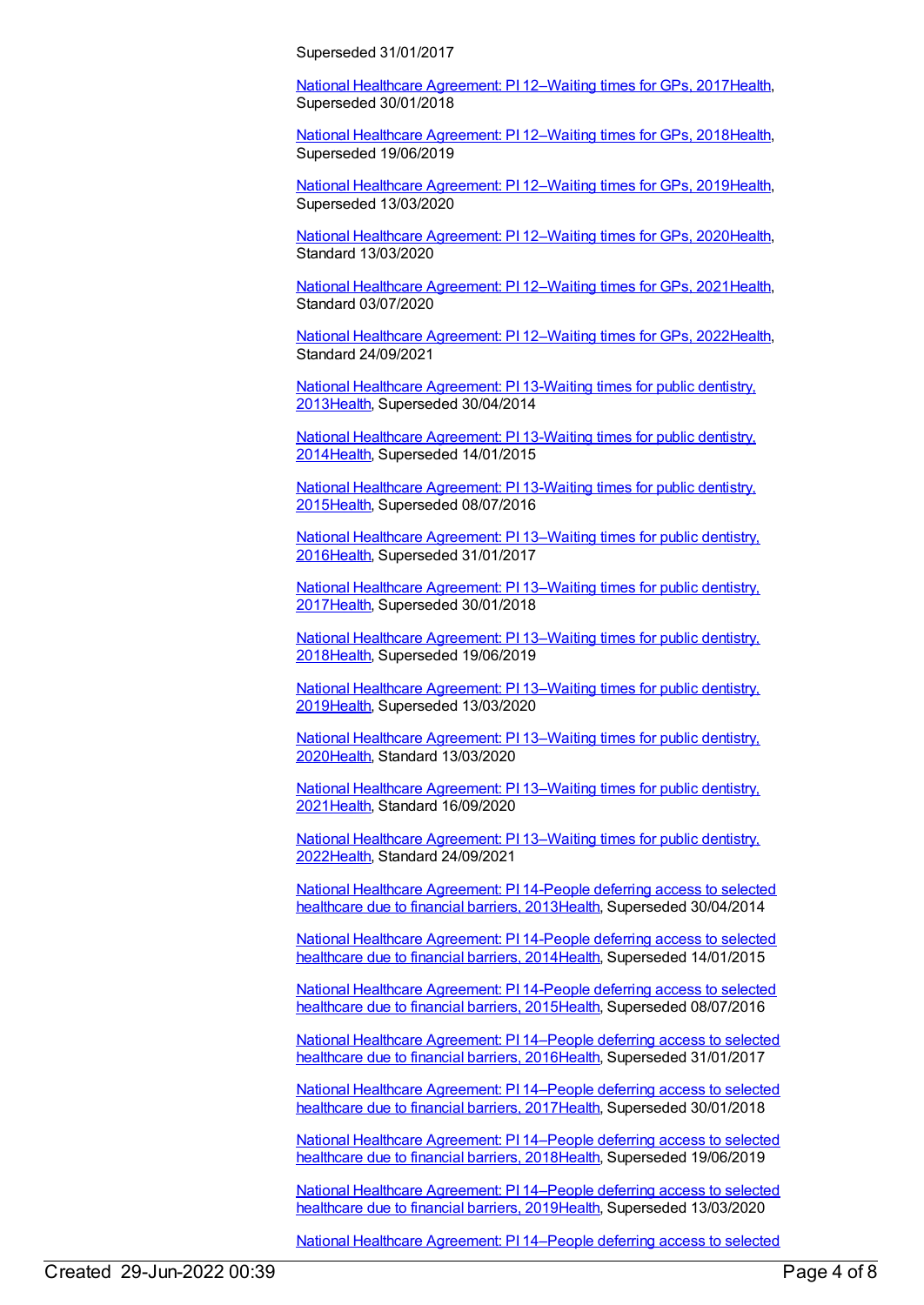healthcare due to financial barriers, 202[0Health](https://meteor.aihw.gov.au/RegistrationAuthority/12), Standard 13/03/2020

National Healthcare [Agreement:](https://meteor.aihw.gov.au/content/725801) PI 14–People deferring access to selected healthcare due to financial barriers, 202[1Health](https://meteor.aihw.gov.au/RegistrationAuthority/12), Standard 03/07/2020

National Healthcare [Agreement:](https://meteor.aihw.gov.au/content/740868) PI 14–People deferring access to selected healthcare due to financial barriers, 202[2Health](https://meteor.aihw.gov.au/RegistrationAuthority/12), Standard 24/09/2021

National Healthcare [Agreement:](https://meteor.aihw.gov.au/content/402424) PI 14-Waiting times for GPs, 201[1Health](https://meteor.aihw.gov.au/RegistrationAuthority/12), Superseded 30/10/2011

National Healthcare [Agreement:](https://meteor.aihw.gov.au/content/436845) PI 14-Waiting times for GPs, 201[2Health](https://meteor.aihw.gov.au/RegistrationAuthority/12), Superseded 25/06/2013

National Healthcare Agreement: PI 15-Effective [management](https://meteor.aihw.gov.au/content/497246) of diabetes, 201[3Health](https://meteor.aihw.gov.au/RegistrationAuthority/12), Superseded 30/04/2014

National Healthcare Agreement: PI 15-Effective [management](https://meteor.aihw.gov.au/content/517654) of diabetes, 201[4Health](https://meteor.aihw.gov.au/RegistrationAuthority/12), Superseded 14/01/2015

National Healthcare Agreement: PI 15-Effective [management](https://meteor.aihw.gov.au/content/559038) of diabetes, 201[5Health](https://meteor.aihw.gov.au/RegistrationAuthority/12), Superseded 08/07/2016

National Healthcare Agreement: PI 15–Effective [management](https://meteor.aihw.gov.au/content/598752) of diabetes, 201[6Health](https://meteor.aihw.gov.au/RegistrationAuthority/12), Superseded 31/01/2017

National Healthcare Agreement: PI 15–Effective [management](https://meteor.aihw.gov.au/content/630022) of diabetes, 201[7Health](https://meteor.aihw.gov.au/RegistrationAuthority/12), Superseded 30/01/2018

National Healthcare Agreement: PI 15–Effective [management](https://meteor.aihw.gov.au/content/658505) of diabetes, 201[8Health](https://meteor.aihw.gov.au/RegistrationAuthority/12), Superseded 19/06/2019

National Healthcare Agreement: PI 15–Effective [management](https://meteor.aihw.gov.au/content/698910) of diabetes, 201[9Health](https://meteor.aihw.gov.au/RegistrationAuthority/12), Superseded 13/03/2020

National Healthcare Agreement: PI 15–Effective [management](https://meteor.aihw.gov.au/content/716465) of diabetes, 202[0Health](https://meteor.aihw.gov.au/RegistrationAuthority/12), Standard 13/03/2020

National Healthcare Agreement: PI 15–Effective [management](https://meteor.aihw.gov.au/content/725799) of diabetes, 202[1Health](https://meteor.aihw.gov.au/RegistrationAuthority/12), Standard 03/07/2020

National Healthcare Agreement: PI 15–Effective [management](https://meteor.aihw.gov.au/content/740866) of diabetes, 202[2Health](https://meteor.aihw.gov.au/RegistrationAuthority/12), Standard 24/09/2021

National Healthcare [Agreement:](https://meteor.aihw.gov.au/content/402296) PI 15-Waiting times for public dentistry, 201[1Health](https://meteor.aihw.gov.au/RegistrationAuthority/12), Superseded 30/10/2011

National Healthcare [Agreement:](https://meteor.aihw.gov.au/content/435849) PI 15-Waiting times for public dentistry, 201[2Health](https://meteor.aihw.gov.au/RegistrationAuthority/12), Superseded 25/06/2013

National Healthcare [Agreement:](https://meteor.aihw.gov.au/content/402433) PI 16-People deferring access to GPs, medical specialists or prescribed medications due to cost, 2011 [Health](https://meteor.aihw.gov.au/RegistrationAuthority/12), Superseded 30/10/2011

National Healthcare [Agreement:](https://meteor.aihw.gov.au/content/436848) PI 16-People deferring access to selected healthcare due to cost, 201[2Health](https://meteor.aihw.gov.au/RegistrationAuthority/12), Superseded 25/06/2013

National Healthcare Agreement: PI [16-Potentially](https://meteor.aihw.gov.au/content/497242) avoidable deaths, 2013[Health](https://meteor.aihw.gov.au/RegistrationAuthority/12), Superseded 30/04/2014

National Healthcare Agreement: PI [16-Potentially](https://meteor.aihw.gov.au/content/517652) avoidable deaths, 2014[Health](https://meteor.aihw.gov.au/RegistrationAuthority/12), Superseded 14/01/2015

National Healthcare Agreement: PI [16-Potentially](https://meteor.aihw.gov.au/content/559036) avoidable deaths, 2015[Health](https://meteor.aihw.gov.au/RegistrationAuthority/12), Superseded 08/07/2016

National Healthcare Agreement: PI [16–Potentially](https://meteor.aihw.gov.au/content/598750) avoidable deaths, 2016[Health](https://meteor.aihw.gov.au/RegistrationAuthority/12), Superseded 31/01/2017

National Healthcare Agreement: PI [16–Potentially](https://meteor.aihw.gov.au/content/630024) avoidable deaths, 2017[Health](https://meteor.aihw.gov.au/RegistrationAuthority/12), Superseded 30/01/2018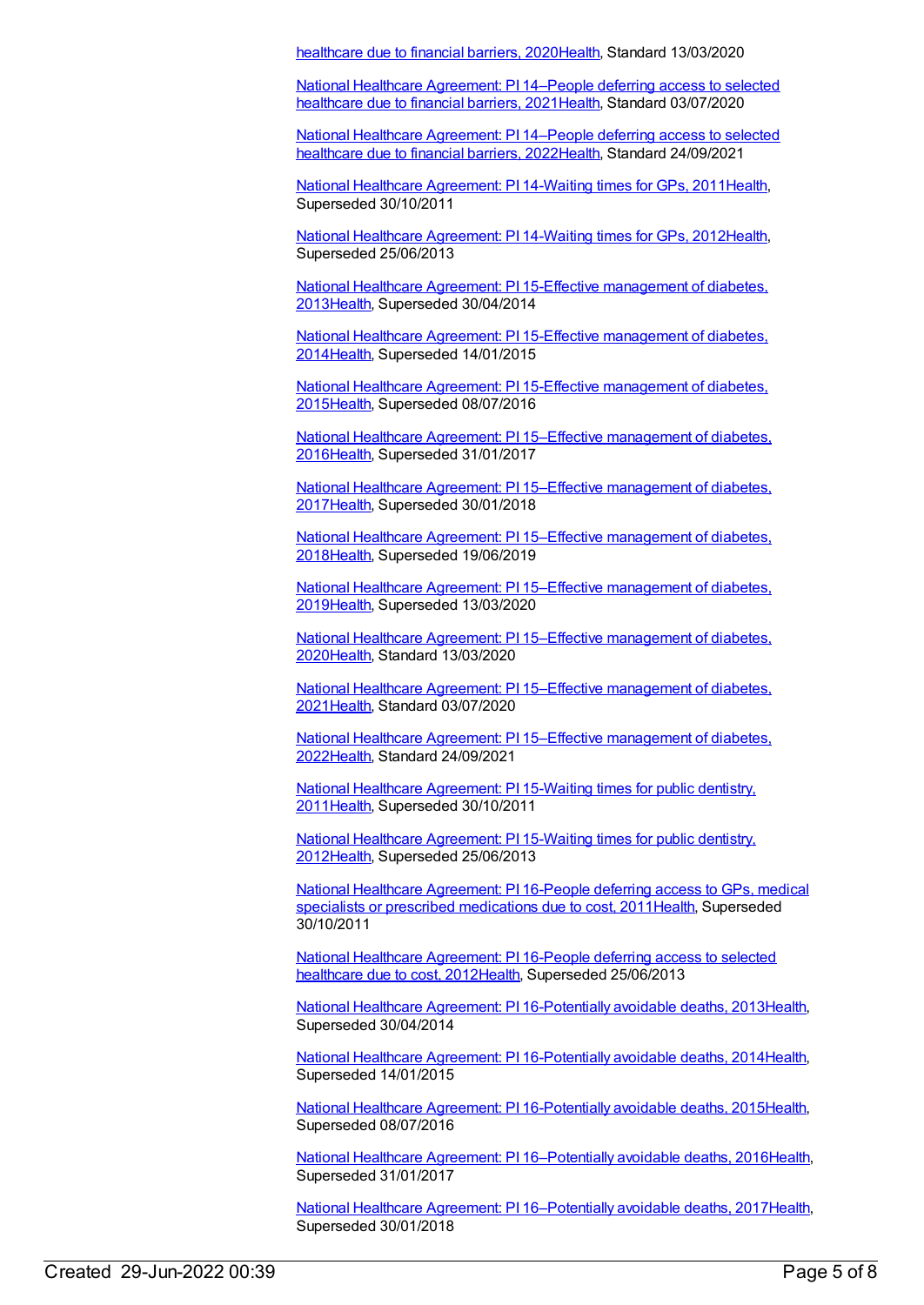National Healthcare Agreement: PI [16–Potentially](https://meteor.aihw.gov.au/content/658503) avoidable deaths, 2018[Health](https://meteor.aihw.gov.au/RegistrationAuthority/12), Superseded 19/06/2019

National Healthcare Agreement: PI [16–Potentially](https://meteor.aihw.gov.au/content/698908) avoidable deaths, 2019[Health](https://meteor.aihw.gov.au/RegistrationAuthority/12), Superseded 13/03/2020

National Healthcare Agreement: PI [16–Potentially](https://meteor.aihw.gov.au/content/716490) avoidable deaths, 2020[Health](https://meteor.aihw.gov.au/RegistrationAuthority/12), Standard 13/03/2020

National Healthcare Agreement: PI [16–Potentially](https://meteor.aihw.gov.au/content/725797) avoidable deaths, 2021[Health](https://meteor.aihw.gov.au/RegistrationAuthority/12), Standard 03/07/2020

National Healthcare Agreement: PI [16–Potentially](https://meteor.aihw.gov.au/content/740864) avoidable deaths, 2022[Health](https://meteor.aihw.gov.au/RegistrationAuthority/12), Standard 24/09/2021

National Healthcare Agreement: PI [17-Proportion](https://meteor.aihw.gov.au/content/402420) of people with diabetes with HbA1c below 7%, 2011[Health,](https://meteor.aihw.gov.au/RegistrationAuthority/12) Superseded 30/10/2011

National Healthcare Agreement: PI [17-Proportion](https://meteor.aihw.gov.au/content/435982) of people with diabetes with HbA1c below 7%, 2012[Health,](https://meteor.aihw.gov.au/RegistrationAuthority/12) Superseded 25/06/2013

National Healthcare Agreement: PI [17-Treatment](https://meteor.aihw.gov.au/content/497236) rates for mental illness, 201[3Health](https://meteor.aihw.gov.au/RegistrationAuthority/12), Superseded 30/04/2014

National Healthcare Agreement: PI [17-Treatment](https://meteor.aihw.gov.au/content/517650) rates for mental illness, 201[4Health](https://meteor.aihw.gov.au/RegistrationAuthority/12), Superseded 14/01/2015

National Healthcare Agreement: PI [17-Treatment](https://meteor.aihw.gov.au/content/559034) rates for mental illness, 201[5Health](https://meteor.aihw.gov.au/RegistrationAuthority/12), Superseded 08/07/2016

National Healthcare Agreement: PI [17–Treatment](https://meteor.aihw.gov.au/content/598748) rates for mental illness, 201[6Health](https://meteor.aihw.gov.au/RegistrationAuthority/12), Superseded 31/01/2017

National Healthcare Agreement: PI [17–Treatment](https://meteor.aihw.gov.au/content/630026) rates for mental illness, 201[7Health](https://meteor.aihw.gov.au/RegistrationAuthority/12), Superseded 30/01/2018

National Healthcare Agreement: PI [17–Treatment](https://meteor.aihw.gov.au/content/658501) rates for mental illness, 201[8Health](https://meteor.aihw.gov.au/RegistrationAuthority/12), Superseded 19/06/2019

National Healthcare Agreement: PI [17–Treatment](https://meteor.aihw.gov.au/content/698906) rates for mental illness, 201[9Health](https://meteor.aihw.gov.au/RegistrationAuthority/12), Superseded 13/03/2020

National Healthcare Agreement: PI [17–Treatment](https://meteor.aihw.gov.au/content/716505) rates for mental illness, 202[0Health](https://meteor.aihw.gov.au/RegistrationAuthority/12), Standard 13/03/2020

National Healthcare Agreement: PI [17–Treatment](https://meteor.aihw.gov.au/content/725795) rates for mental illness, 202[1Health](https://meteor.aihw.gov.au/RegistrationAuthority/12), Standard 16/09/2020

National Healthcare Agreement: PI [17–Treatment](https://meteor.aihw.gov.au/content/740862) rates for mental illness, 202[2Health](https://meteor.aihw.gov.au/RegistrationAuthority/12), Standard 24/09/2021

National Healthcare Agreement: PI 18-Life [expectancy,](https://meteor.aihw.gov.au/content/421657) 2011[Health](https://meteor.aihw.gov.au/RegistrationAuthority/12), Superseded 30/10/2011

National Healthcare Agreement: PI 18-Life [expectancy,](https://meteor.aihw.gov.au/content/443680) 2012[Health](https://meteor.aihw.gov.au/RegistrationAuthority/12), Superseded 25/06/2013

National Healthcare Agreement: PI 18-Selected potentially preventable [hospitalisations,](https://meteor.aihw.gov.au/content/497224) 201[3Health](https://meteor.aihw.gov.au/RegistrationAuthority/12), Superseded 30/04/2014

National Healthcare Agreement: PI 18-Selected potentially preventable [hospitalisations,](https://meteor.aihw.gov.au/content/517648) 201[4Health](https://meteor.aihw.gov.au/RegistrationAuthority/12), Superseded 14/01/2015

National Healthcare Agreement: PI 18-Selected potentially preventable [hospitalisations,](https://meteor.aihw.gov.au/content/559032) 201[5Health](https://meteor.aihw.gov.au/RegistrationAuthority/12), Superseded 08/07/2016

National Healthcare Agreement: PI 18–Selected potentially preventable [hospitalisations,](https://meteor.aihw.gov.au/content/598746) 201[6Health](https://meteor.aihw.gov.au/RegistrationAuthority/12), Superseded 31/01/2017

National Healthcare Agreement: PI 18–Selected potentially preventable [hospitalisations,](https://meteor.aihw.gov.au/content/630028) 2017 Health, Superseded 30/01/2018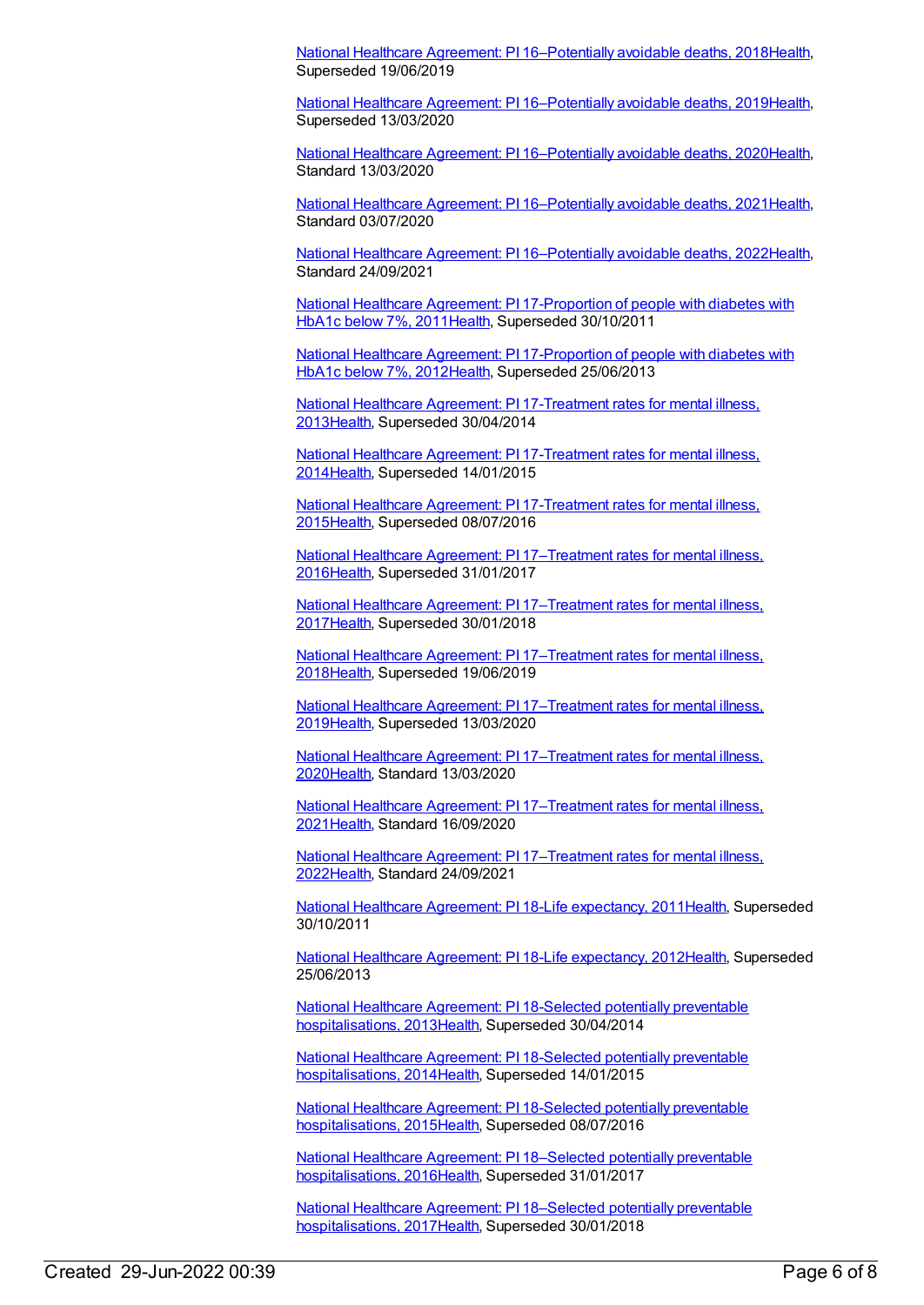National Healthcare Agreement: PI 18–Selected potentially preventable [hospitalisations,](https://meteor.aihw.gov.au/content/658499) 201[8Health](https://meteor.aihw.gov.au/RegistrationAuthority/12), Superseded 19/06/2019

National Healthcare Agreement: PI 18–Selected potentially preventable [hospitalisations,](https://meteor.aihw.gov.au/content/698904) 201[9Health](https://meteor.aihw.gov.au/RegistrationAuthority/12), Superseded 13/03/2020

National Healthcare Agreement: PI 18–Selected potentially preventable [hospitalisations,](https://meteor.aihw.gov.au/content/716530) 202[0Health](https://meteor.aihw.gov.au/RegistrationAuthority/12), Standard 13/03/2020

National Healthcare Agreement: PI 18–Selected potentially preventable [hospitalisations,](https://meteor.aihw.gov.au/content/725793) 202[1Health](https://meteor.aihw.gov.au/RegistrationAuthority/12), Standard 16/09/2020

National Healthcare Agreement: PI 18–Selected potentially preventable [hospitalisations,](https://meteor.aihw.gov.au/content/740851) 202[2Health](https://meteor.aihw.gov.au/RegistrationAuthority/12), Standard 24/09/2021

National Healthcare [Agreement:](https://meteor.aihw.gov.au/content/421655) PI 19-Infant and young child mortality rate, 201[1Health](https://meteor.aihw.gov.au/RegistrationAuthority/12), Superseded 30/10/2011

National Healthcare [Agreement:](https://meteor.aihw.gov.au/content/443683) PI 19-Infant and young child mortality rate, 201[2Health](https://meteor.aihw.gov.au/RegistrationAuthority/12), Superseded 25/06/2013

National Healthcare Agreement: PI [19-Selected](https://meteor.aihw.gov.au/content/497222) potentially avoidable GP-type presentations to emergency departments, 201[3Health](https://meteor.aihw.gov.au/RegistrationAuthority/12), Superseded 30/04/2014

National Healthcare Agreement: PI [19-Selected](https://meteor.aihw.gov.au/content/517646) potentially avoidable GP-type presentations to emergency departments, 201[4Health](https://meteor.aihw.gov.au/RegistrationAuthority/12), Superseded 14/01/2015

National Healthcare Agreement: PI [19-Selected](https://meteor.aihw.gov.au/content/588731) potentially avoidable GP-type presentations to emergency departments, 201[5Health](https://meteor.aihw.gov.au/RegistrationAuthority/12), Superseded 08/07/2016

National Healthcare Agreement: PI [19–Selected](https://meteor.aihw.gov.au/content/598744) potentially avoidable GP-type presentations to emergency departments, 201[6Health](https://meteor.aihw.gov.au/RegistrationAuthority/12), Superseded 31/01/2017

National Healthcare Agreement: PI [19–Selected](https://meteor.aihw.gov.au/content/630030) potentially avoidable GP-type presentations to emergency departments, 2017 Health, Superseded 30/01/2018

National Healthcare Agreement: PI [19–Selected](https://meteor.aihw.gov.au/content/658497) potentially avoidable GP-type presentations to emergency departments, 201[8Health](https://meteor.aihw.gov.au/RegistrationAuthority/12), Superseded 19/06/2019

National Healthcare Agreement: PI [19–Selected](https://meteor.aihw.gov.au/content/698902) potentially avoidable GP-type presentations to emergency departments, 201[9Health](https://meteor.aihw.gov.au/RegistrationAuthority/12), Superseded 13/03/2020

National Healthcare Agreement: PI [19–Selected](https://meteor.aihw.gov.au/content/716537) potentially avoidable GP-type presentations to emergency departments, 202[0Health](https://meteor.aihw.gov.au/RegistrationAuthority/12), Standard 13/03/2020

National Healthcare Agreement: PI [19–Selected](https://meteor.aihw.gov.au/content/725791) potentially avoidable GP-type presentations to emergency departments, 202[1Health](https://meteor.aihw.gov.au/RegistrationAuthority/12), Standard 16/09/2020

National Healthcare Agreement: PI [19–Selected](https://meteor.aihw.gov.au/content/740847) potentially avoidable GP-type presentations to emergency departments, 202[2Health](https://meteor.aihw.gov.au/RegistrationAuthority/12), Standard 24/09/2021

National Healthcare Agreement: PI [20-Potentially](https://meteor.aihw.gov.au/content/421653) avoidable deaths, 2011[Health](https://meteor.aihw.gov.au/RegistrationAuthority/12), Superseded 31/10/2011

National Healthcare Agreement: PI [20-Potentially](https://meteor.aihw.gov.au/content/443685) avoidable deaths, 2012[Health](https://meteor.aihw.gov.au/RegistrationAuthority/12), Superseded 25/06/2013

National Healthcare Agreement: PI [21-Treatment](https://meteor.aihw.gov.au/content/421651) rates for mental illness, 201[1Health](https://meteor.aihw.gov.au/RegistrationAuthority/12), Superseded 31/10/2011

National Healthcare Agreement: PI [21-Treatment](https://meteor.aihw.gov.au/content/441365) rates for mental illness, 201[2Health](https://meteor.aihw.gov.au/RegistrationAuthority/12), Superseded 25/06/2013

National Healthcare Agreement: PI 22-Selected potentially preventable [hospitalisations,](https://meteor.aihw.gov.au/content/421649) 201[1Health](https://meteor.aihw.gov.au/RegistrationAuthority/12), Superseded 31/10/2011

National Healthcare Agreement: PI 22-Selected potentially preventable [hospitalisations,](https://meteor.aihw.gov.au/content/443687) 201[2Health](https://meteor.aihw.gov.au/RegistrationAuthority/12), Superseded 25/06/2013

National Healthcare Agreement: PI [23-Selected](https://meteor.aihw.gov.au/content/421647) potentially avoidable GP-type presentations to emergency departments, 201[1Health](https://meteor.aihw.gov.au/RegistrationAuthority/12), Superseded 31/10/2011